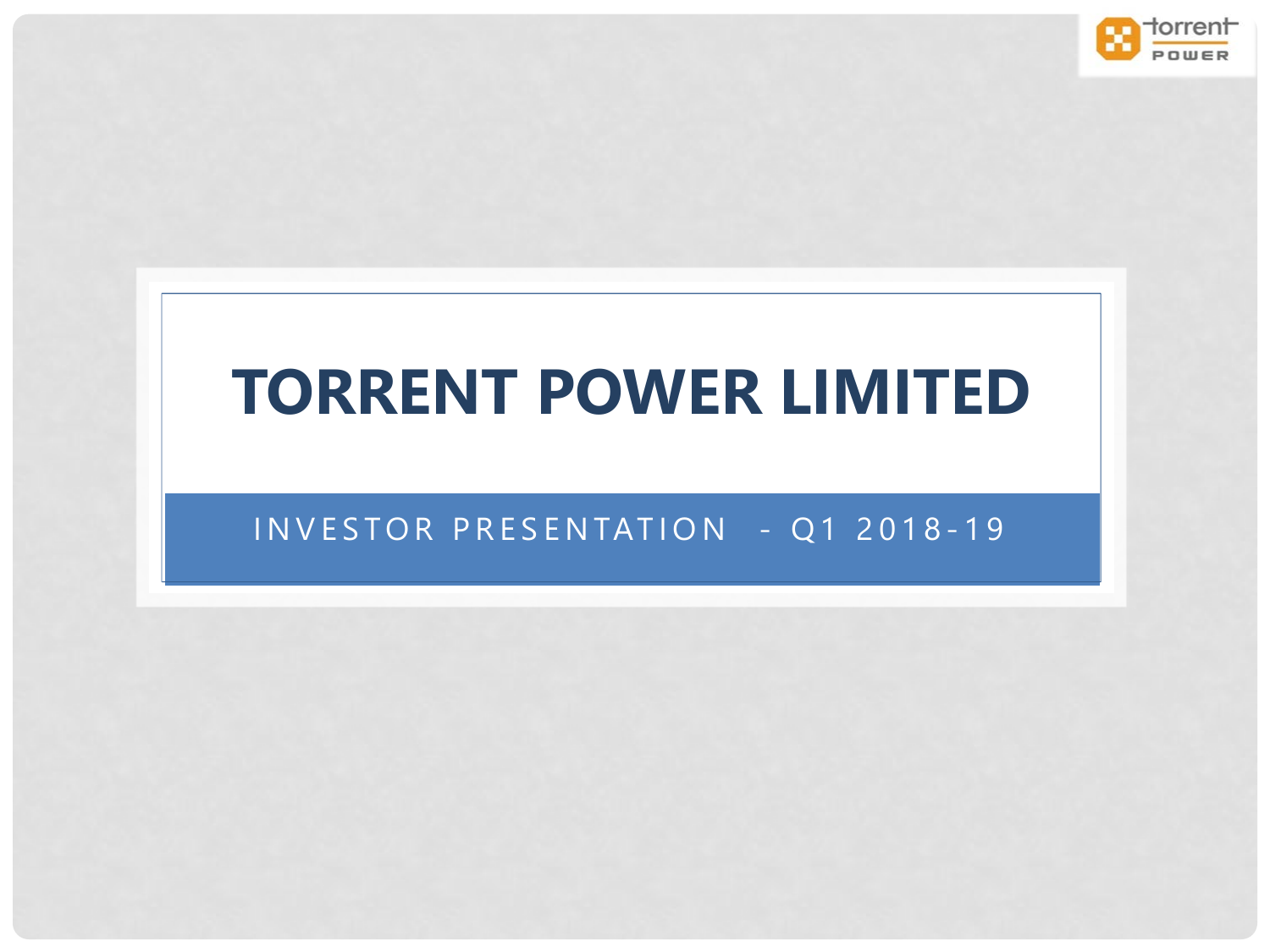| Income Statement - Consolidated (Rs. Cr.)                                              | Q1 2018-19 | Q1 2017-18 |
|----------------------------------------------------------------------------------------|------------|------------|
| <b>Revenue from Operations</b>                                                         | 3,528.13   | 3,043.94   |
| Fuel, Power Purchase & Other Material Cost                                             | 2,433.47   | 1,907.78   |
| Staff cost and other exp.                                                              | 328.25     | 340.95     |
| Depreciation, amortisation & impairment loss                                           | 301.78     | 277.70     |
| <b>Total Expenditure</b>                                                               | 3,063.50   | 2,526.43   |
| Profit before other income, finance cost & exceptional items                           | 464.63     | 517.51     |
| Other Income                                                                           | 52.29      | 35.47      |
| Finance cost                                                                           | 229.24     | 210.09     |
| <b>Profit before tax</b>                                                               | 287.68     | 342.89     |
| <b>Tax Expense</b>                                                                     | 60.36      | 139.65     |
| Non-Controlling Interest                                                               | 1.47       | 0.46       |
| <b>Profit After Tax and Non-controlling interest</b>                                   | 225.85     | 202.78     |
| Other Comprehensive Income (after tax)                                                 | 1.31       | (1.91)     |
| <b>Total Comprehensive Income (after Tax attributable to owners</b><br>of the company) | 227.16     | 200.87     |

Note: The figures for the previous periods have been regrouped, wherever necessary, to make them comparable with the figures for the current periods.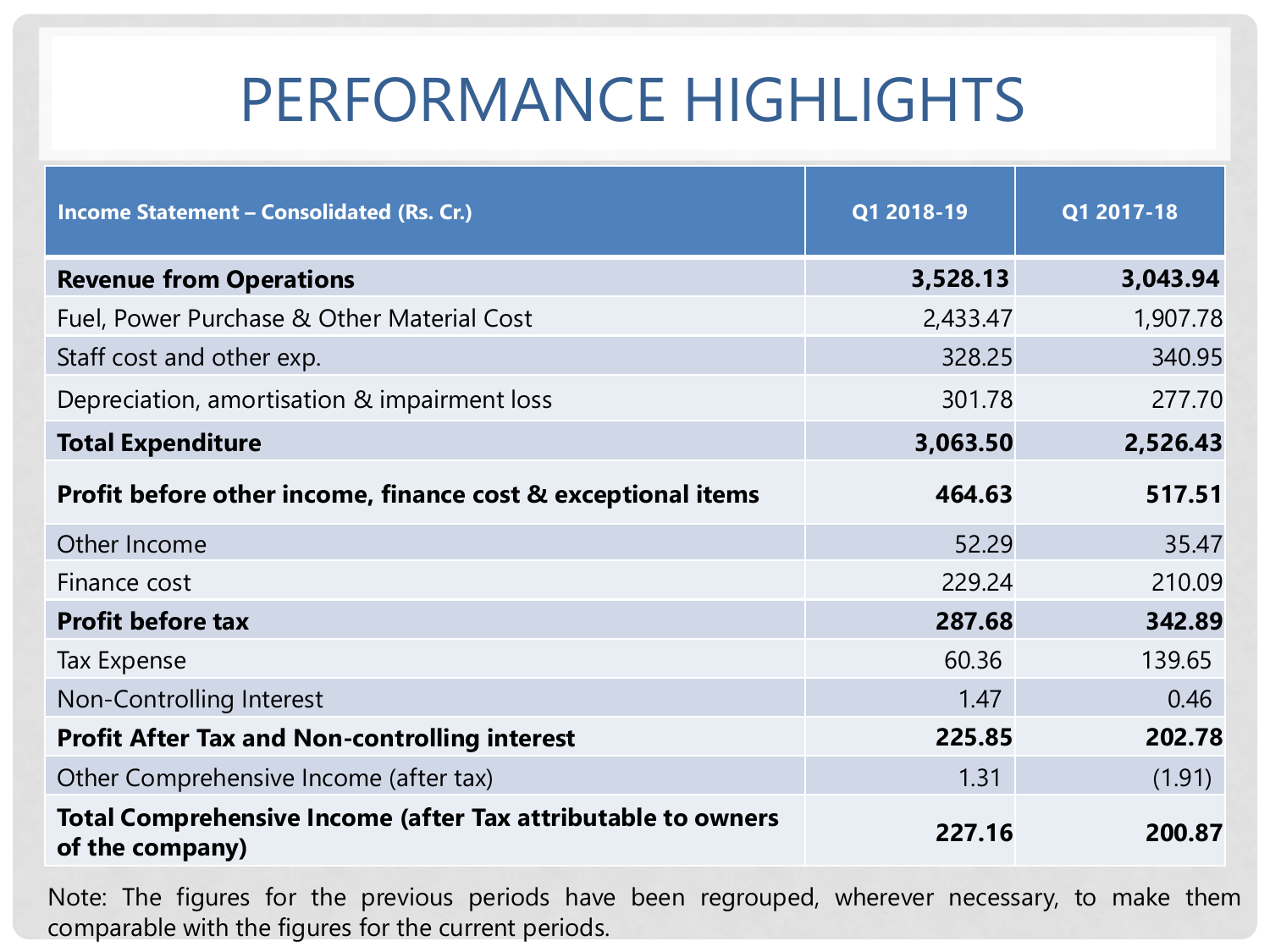#### **Increase in the Total Comprehensive Income for the quarter was due to:**

- $\triangleright$  Improvement in performance of SUGEN Mega Power Plant;
- $\triangleright$  Reduction in AT&C losses at distribution franchisee business;
- Recognition of deferred tax asset on MAT paid (this was first recognised in Q2 of FY 2017- 18 and comparative quarter did not reflect this credit);
- $\triangleright$  Recognition of regulatory claims on accrual basis in licensed electricity distribution business effective this quarter (due to change in accounting policy in compliance with new accounting standard Ind AS 115 Revenue from contract with customers) and onetime income effects in the previous quarter; and
- $\triangleright$  Increase in finance and depreciation costs.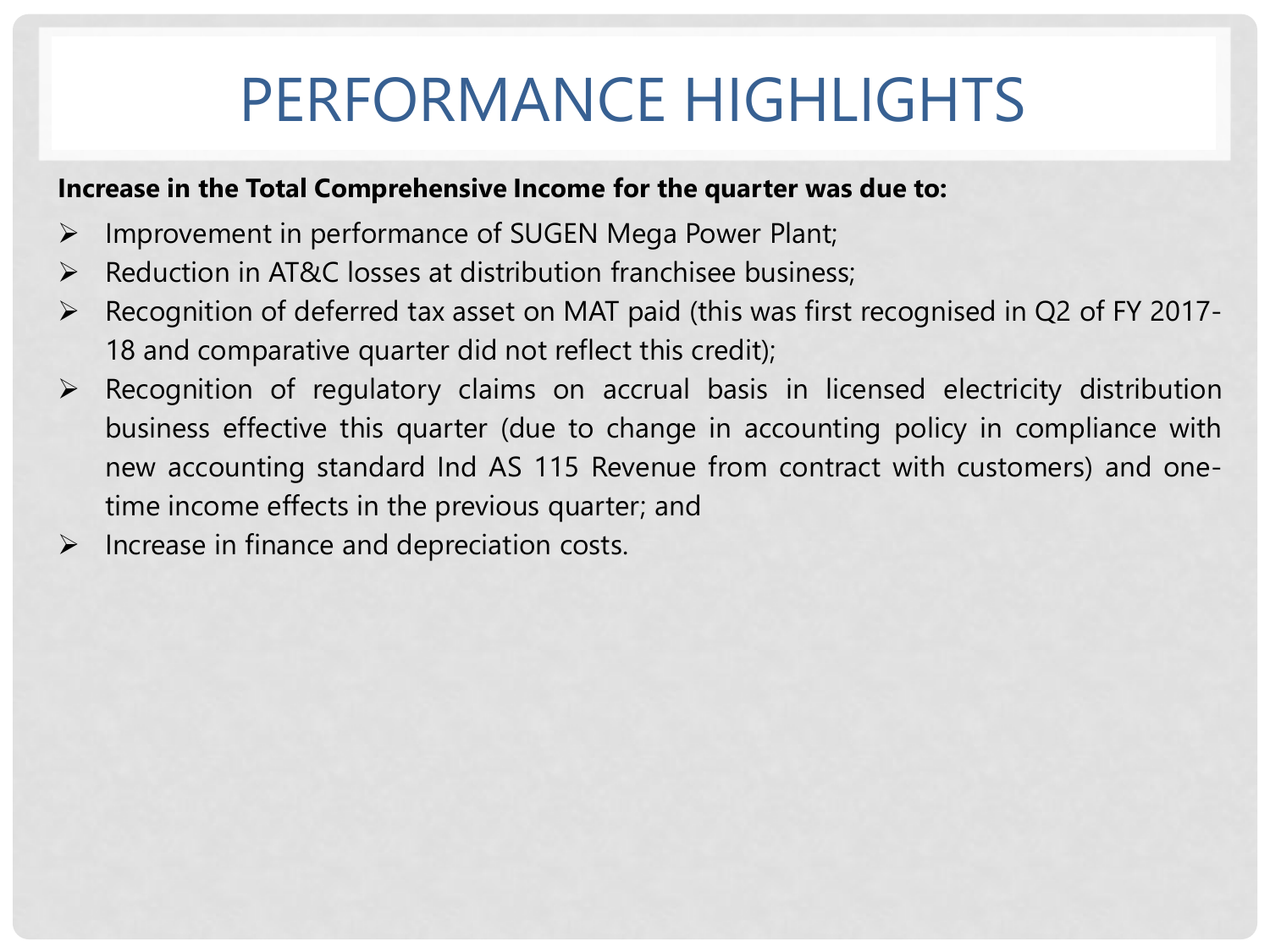

#### **Accounting Policy Changes:**

Indian Accounting Standard, Ind AS 115 "Revenue from Contracts with Customers", replaces, inter alia, the existing Ind AS 18 "Revenue" and is mandatory for reporting periods beginning on and after 1st April, 2018. The application of Ind AS 115 has impacted the Company's policy with respect to revenue recognition of licensed electricity distribution business. The Company has applied the Modified Retrospective Approach for transition adjustments. Due to the application of Ind AS 115, each of Revenue from operations, Profit for the period and Total comprehensive income for the quarter ended 30th June, 2018 is higher by ₹ 56.79 Crore.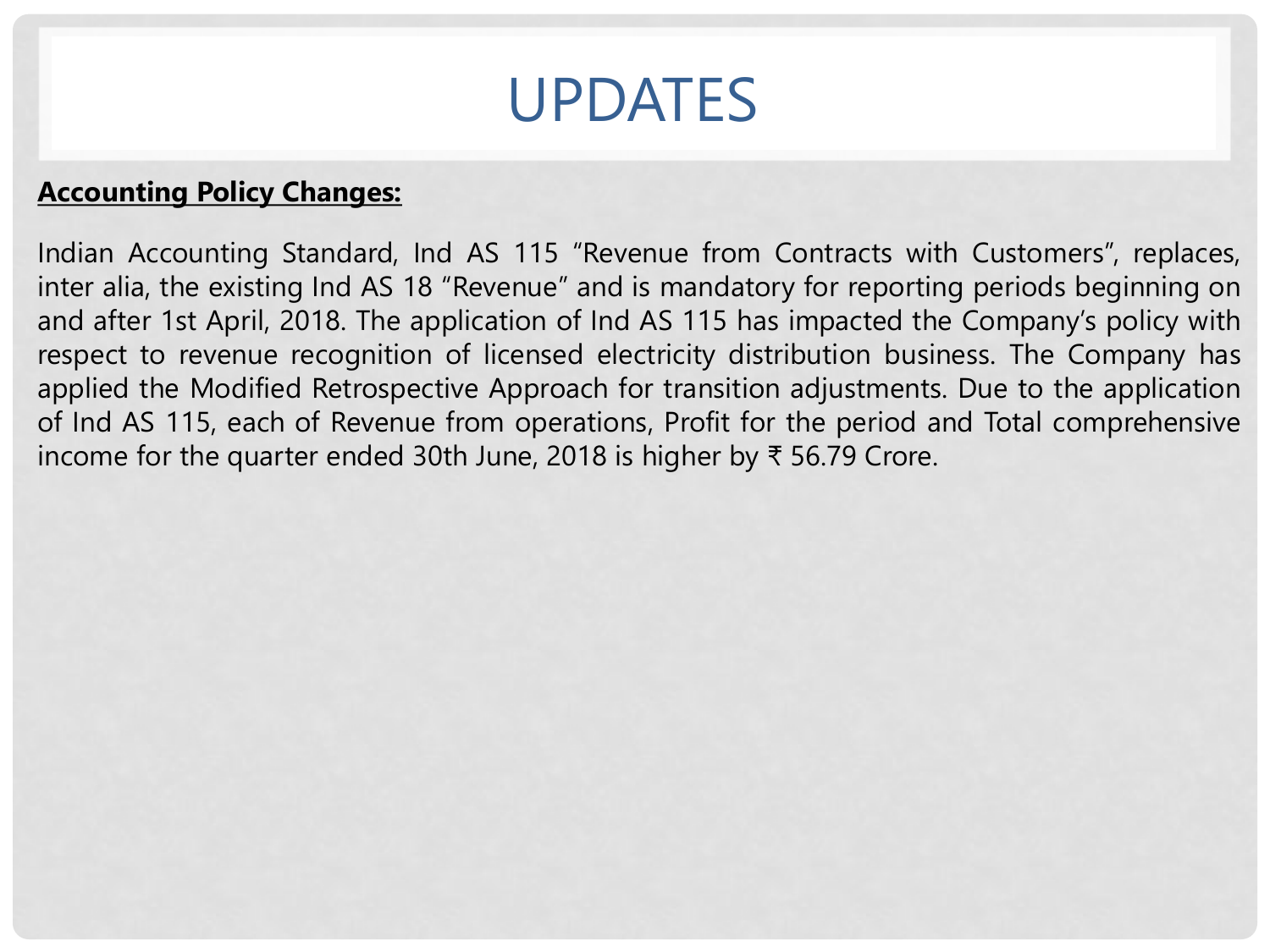

- NIL generation in UNOSUGEN and DGEN during Q1 2017-18 and Q1 2018-19
- 60 MW C station of AMGEN plant retired wef 2<sup>nd</sup> April, 2018.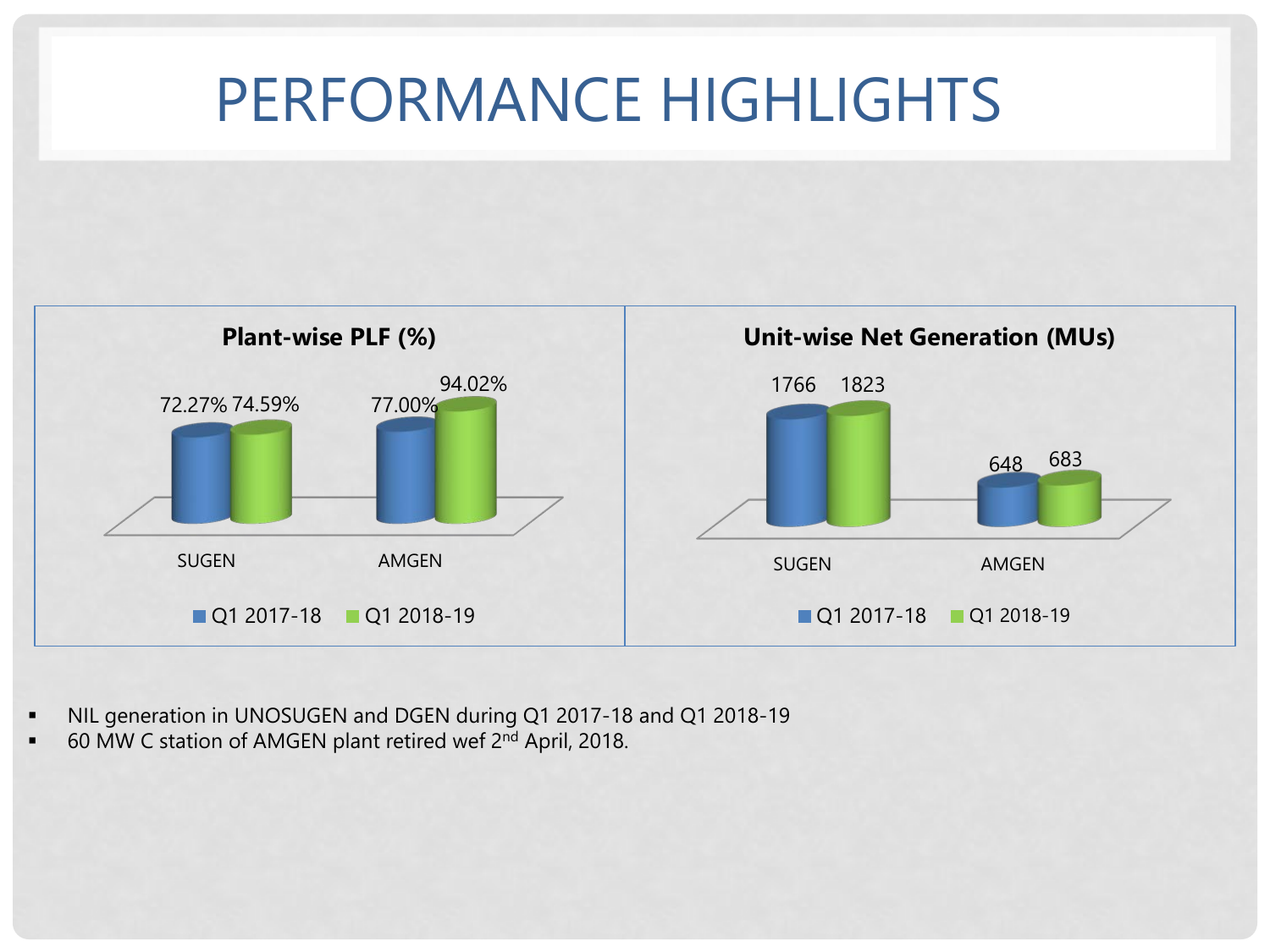